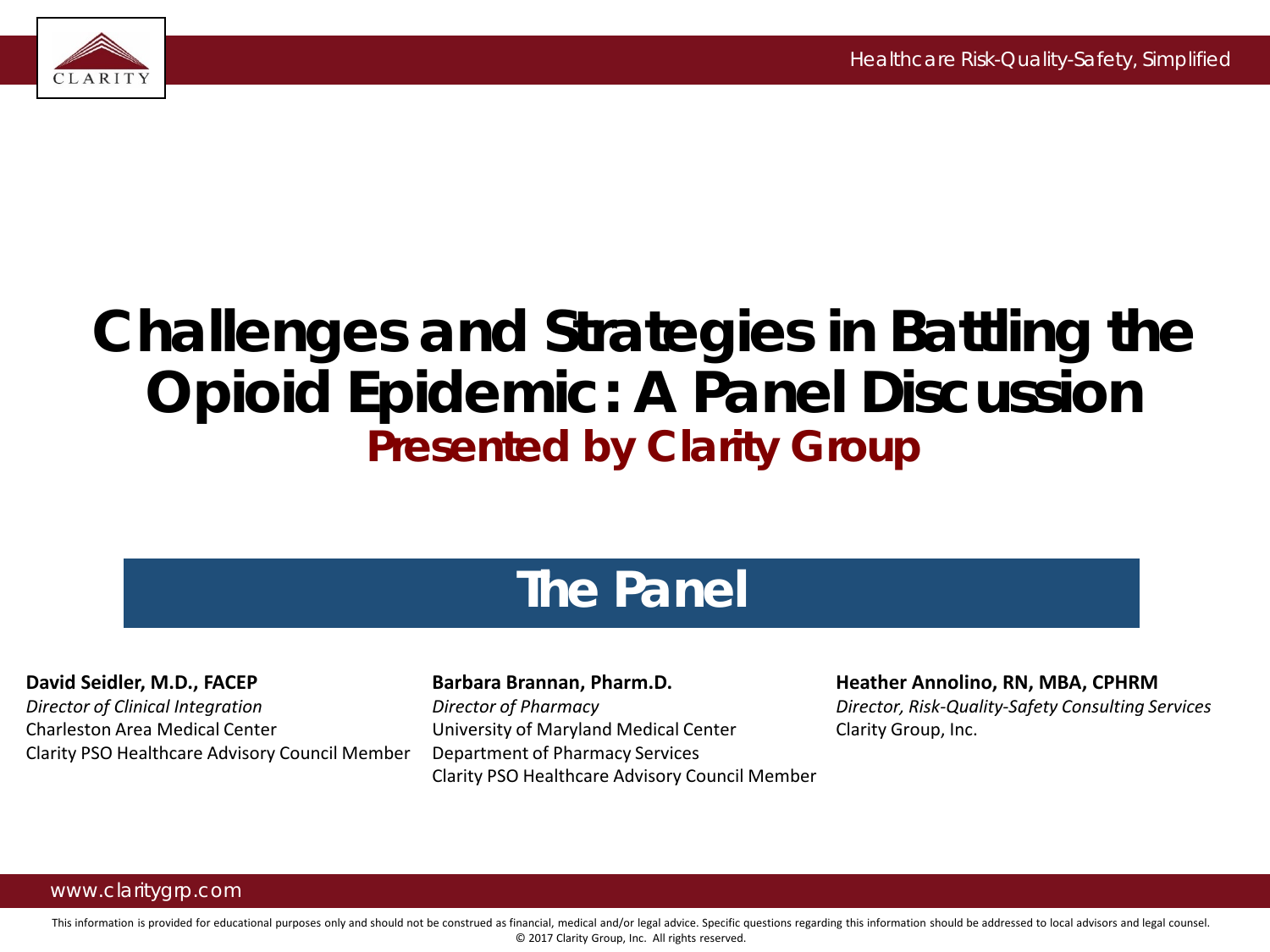

# **Opioid Epidemic**

In 2009, there was a warning of addiction and the American Pain Society and the American Academy of Pain published their first guidelines:

- Opioid prescribing had significantly increased due to a growing professional acceptance that drugs can relieve chronic noncancer pain
- Acknowledging widespread concerns about increases in prescription opioid abuse, addiction and diversion

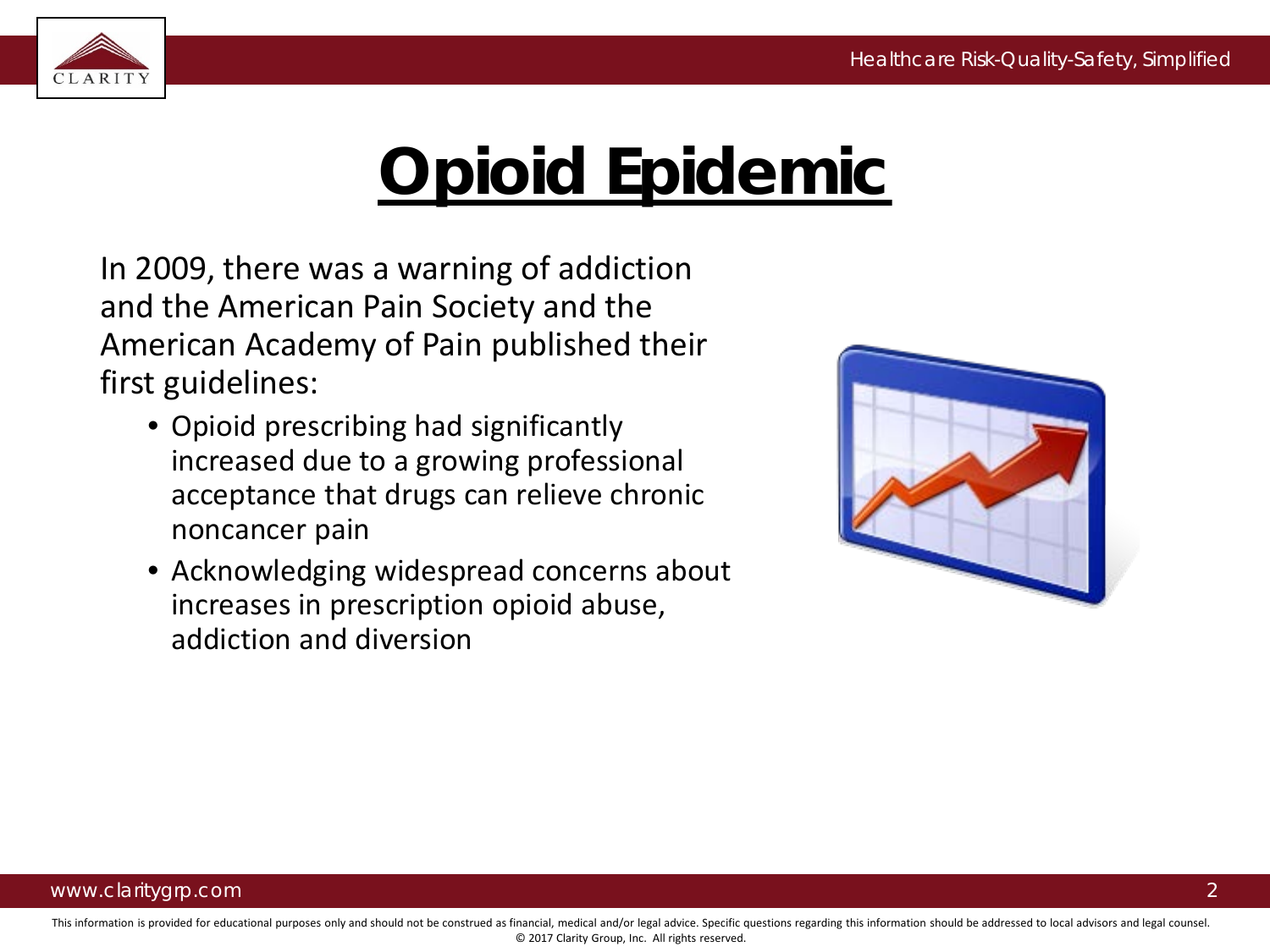

# **Opioid Epidemic**

- First Opioids *are* valuable drugs
- Avg. of 91 people die each day from opioid abuse in the U.S.
	- # of annual deaths has quadrupled from 1999
- The gap is closing- the rate of opioid-related overdose deaths in rural counties slightly higher than in metro areas; rural rate 17.0 per 100,000 with urban rate 16.2 100,000
- Of 5,152 opioid overdose deaths, 3,000 tested positive for Fentanyl, over 700 tested positive for fentanyl analogs such as Carfentanil



#### www.claritygrp.com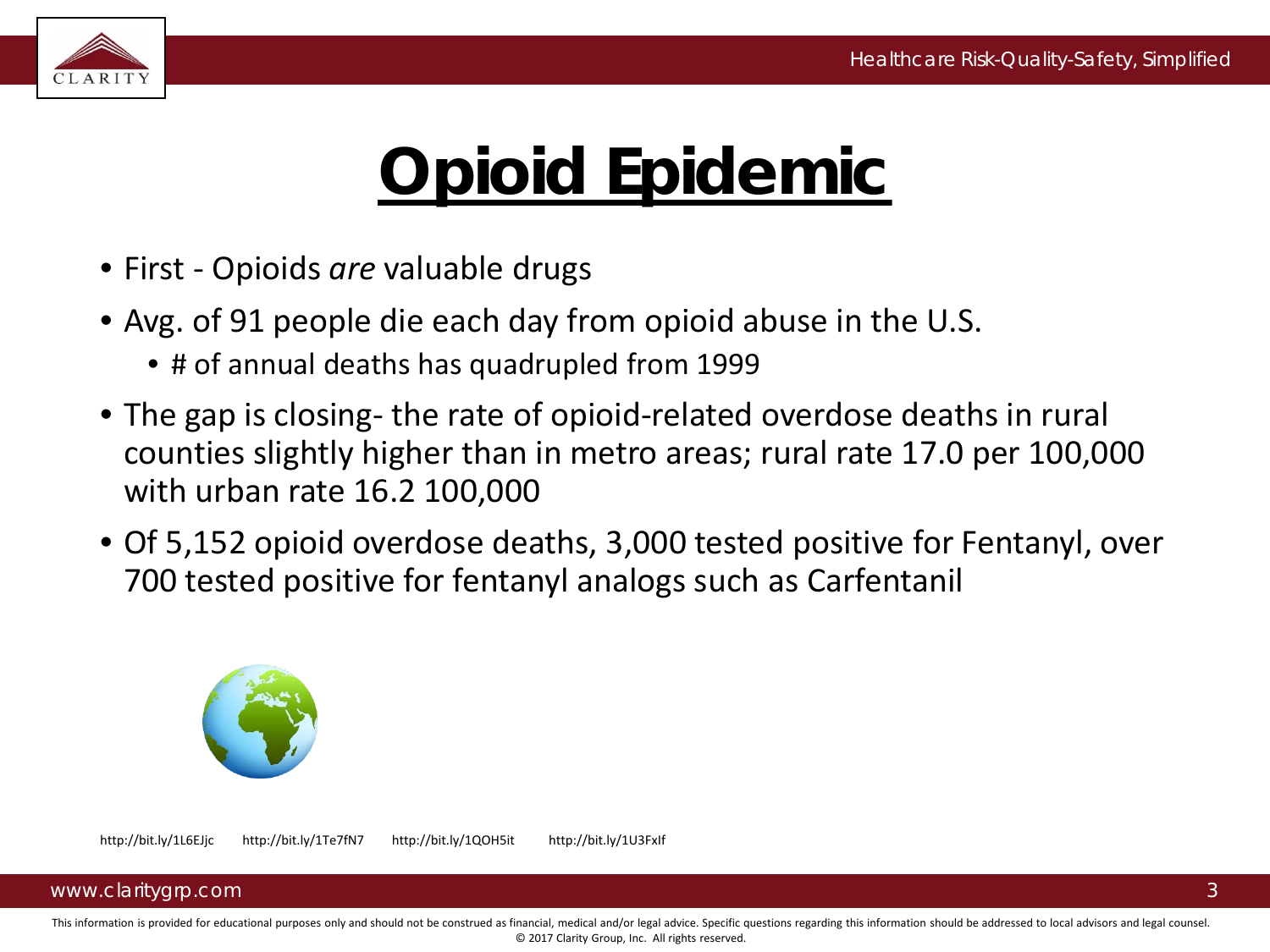

# **Opioid Epidemic**

- Oftentimes, prescribers don't know their patients are visiting multiple prescribers. Patients don't know when a prescription is duplicative or addictive in a way that is potentially harmful
- 2013 Family physicians wrote 15M prescriptions and internal medicine physicians wrote nearly 13M
	- Adds up to more than half of all opioid prescriptions written that year
- 60% of deaths occur in patients when they are issued prescriptions based on prescribing guidelines by medical boards
- 55% of people who abuse prescription painkillers get them from friends or relatives
	- Only 17.3% obtained them through a physician's prescription

www.hhnmag.com/articles/6886-the-opioid-overuse-epidemic-what-providers-can-do?utm\_source=opioids&utm\_medium=email&utm\_campaign=HHN www.fiercepracticemanagement.com/story/family-physicians-unwittingly-drive-use-opioids/2015-12-15

### www.claritygrp.com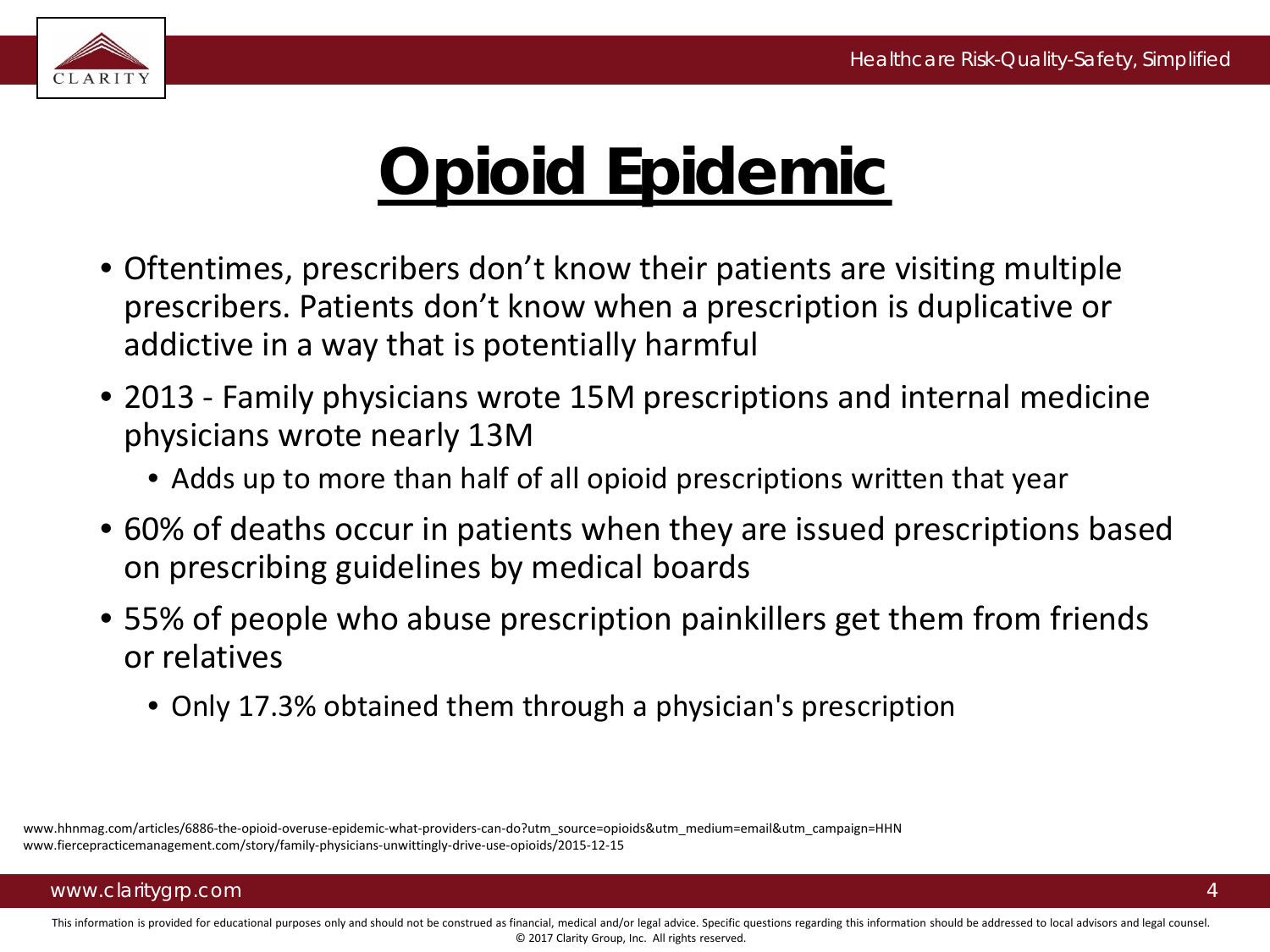5



# **Opioid Epidemic**

- Prescription Drug Monitoring Programs PDMPs are in 49 states, the District of Columbia and U.S. territory, Guam
	- Every state except Missouri has created a statewide database to monitor controlled substances
	- 16 states with prescription drug monitoring law that requires doctors to consult PDMP before prescribing opioid painkillers
	- 29 states have mandatory access provisions
	- It varies by statute, rule or board policy whether there is a mandated query of the PDMP within states
		- New York has seen a 75% drop in patients who are seeing multiple physicians to obtain large amounts of these drugs
	- 25 states and D.C. as of 2015, provide immunity from civil actions to practitioners for accessing or not accessing information in the database

[www.hhnmag.com/articles/6886-the-opioid-overuse-epidemic-what-providers-can-do?utm\\_source=opioids&utm\\_medium=email&utm\\_campaign=HHN](http://www.hhnmag.com/articles/6886-the-opioid-overuse-epidemic-what-providers-can-do?utm_source=opioids&utm_medium=email&utm_campaign=HHN) <http://www.pewtrusts.org/en/research-and-analysis/blogs/stateline/2016/05/09/states-require-opioid-prescribers-to-check-for-doctor-shopping> <http://www.namsdl.org/library/1810E284-A0D7-D440-C3A9A0560A1115D7/>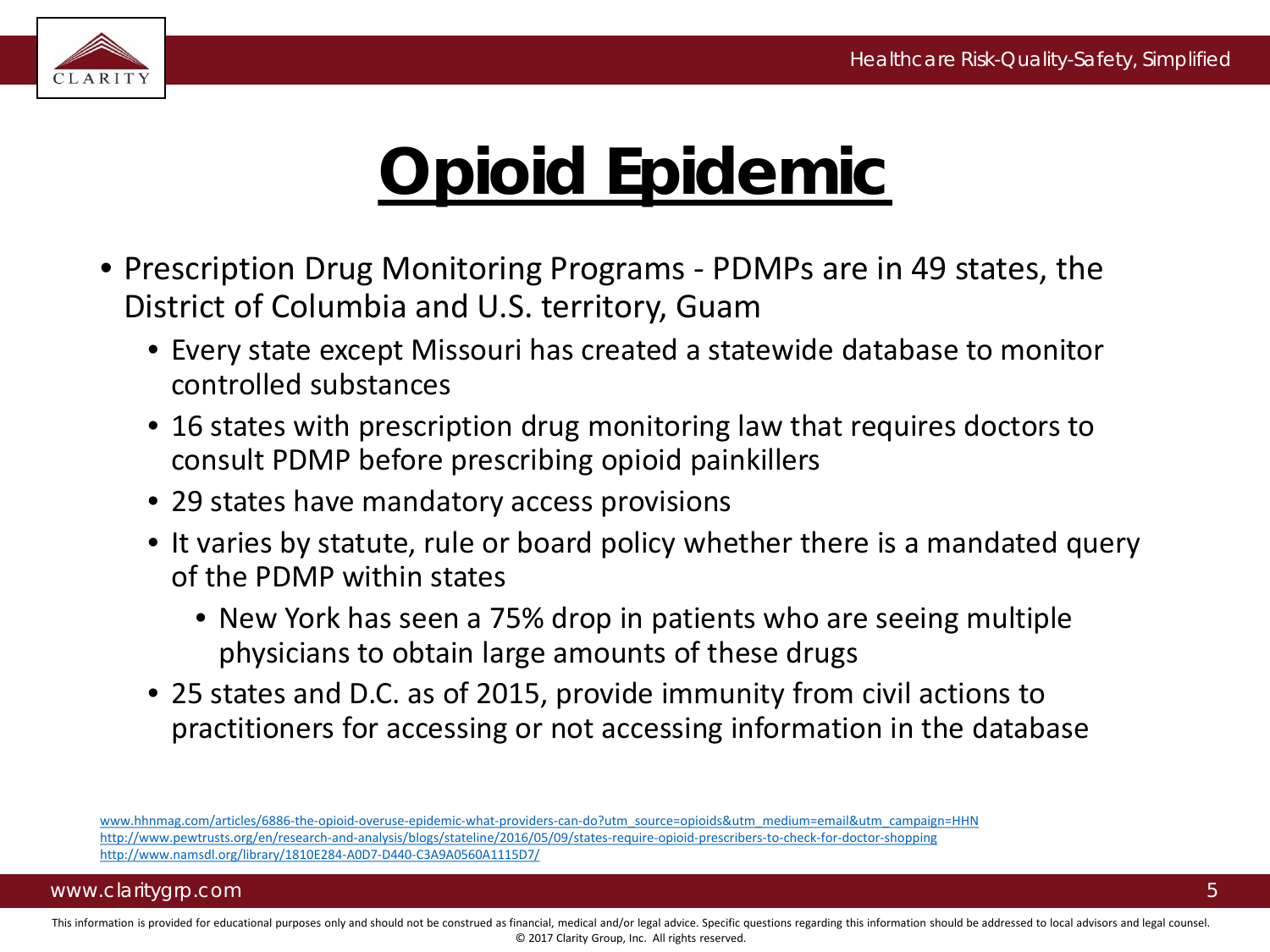

# **What Are The Current Challenges When It Comes To Opioid Use?**

- Culture change for society
- Patients expectations of pain management
- New laws/regulations are mandating a shift in opioid prescribing
	- Limits on total number of morphine milligram equivalents (MME) per month
	- Prior authorization requirements
	- Mandate for naloxone prescription, but lack of funding for uninsured patients
- Lack of treatment programs and resources for patients with substance use disorder
- New Joint Commission Standards on Pain Management effective 1/1/18

https://www.jointcommission.org/assets/1/18/Joint\_Commission\_Enhances\_Pain\_Assessment\_and\_Management\_Requirements\_for Accredited\_Hospitals1.PDF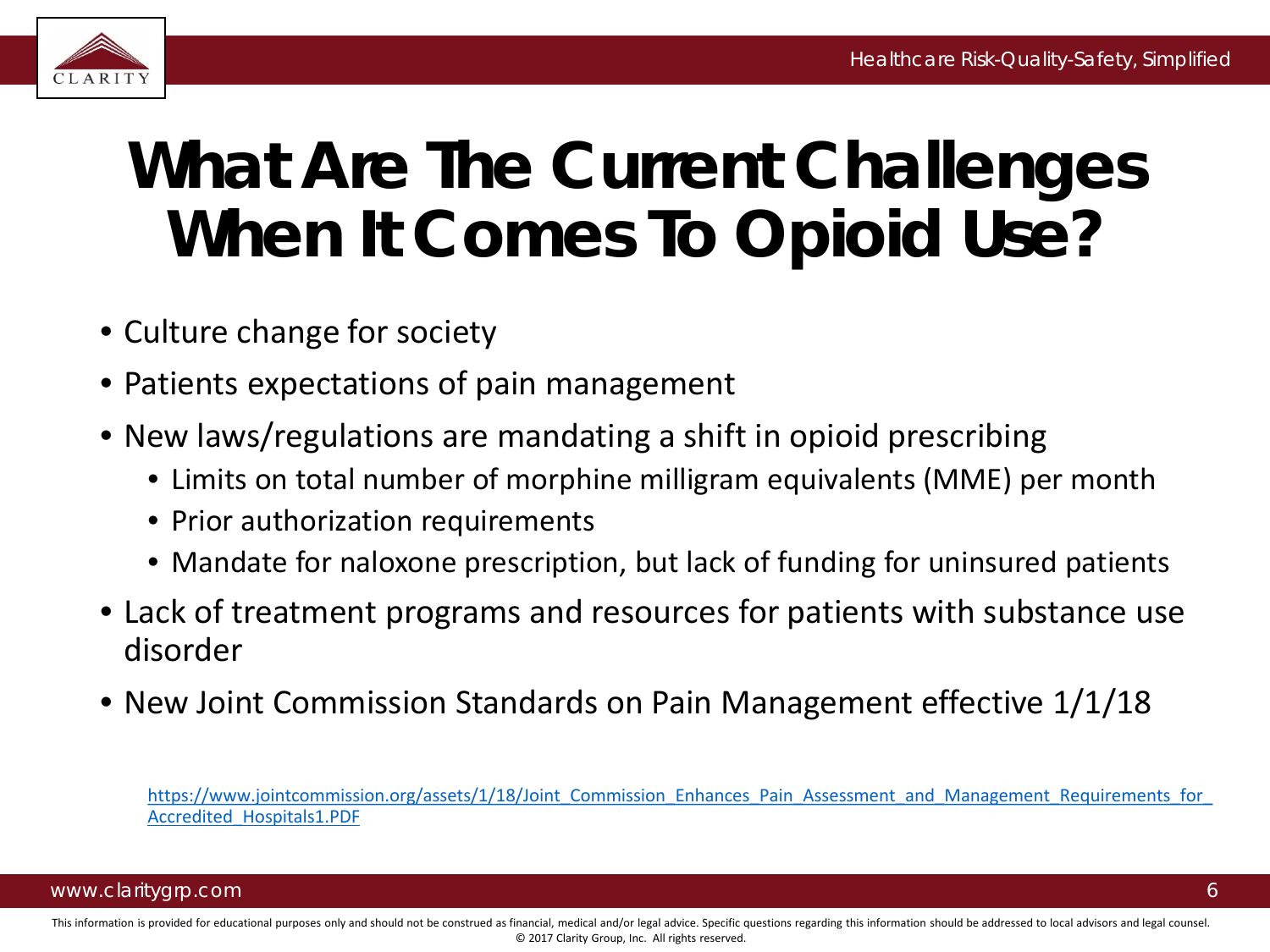

# **How Are Healthcare Organizations Addressing The New Mandates?**

- Assemble a multiprofessional team and understand the requirements
- Develop policies, protocols, guidelines, education material
	- Opioid Overdose Prevention Guidelines
	- Guidelines for Discharge Patients with SUD or Prior Opioid Overdose
- Educate all health care providers on requirements and expectations
- Offer non-pharmacologic interventions
- Provide bedside delivery of medications, including naloxone
- Fund naloxone for self pay patients who cannot afford it
- Build standardization and forcing functions into the electronic medical record
	- Screening tools for patients at high risk of opioid overdose
	- Naloxone prescription for patients at high risk or prior overdose
	- Patient education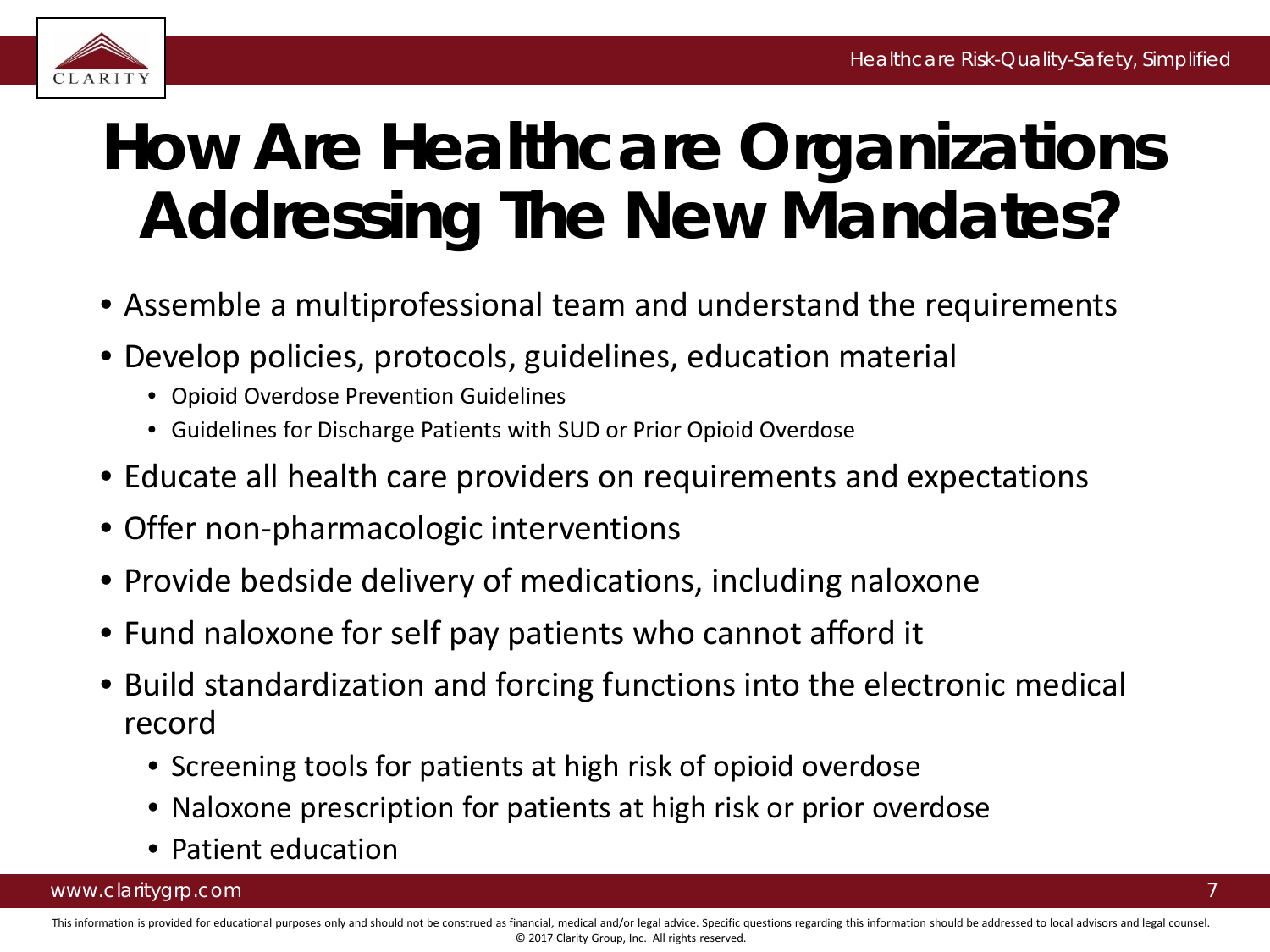

# **How Are Healthcare Organizations Addressing The New Mandates?**

- Review and revise pre-built order sets to reflect desired prescribing practices
	- Limit use of opioids in opioid naïve patients
	- Use short courses of low doses of opioids if needed post operatively
	- Use oral medications if possible
- Implement peer recovery coaches (PRCs) to meet with patient as soon as possible
	- Screening results, safe use of opioids, assess readiness for treatment, refer to treatment program and set up appointment for patient, evaluate appropriateness of use of buprenorphine and initiate immediately if candidate
- Utilize Substance Abuse Consult Service (SACS) if available
	- Physician led team who recommends management of intoxication, withdrawal, and other medical problems/pain related to substance use.
	- Recommends initiation of maintenance medications, such as buprenorphine, methadone, naltrexone, disulfuram, etc. and refers to treatment program.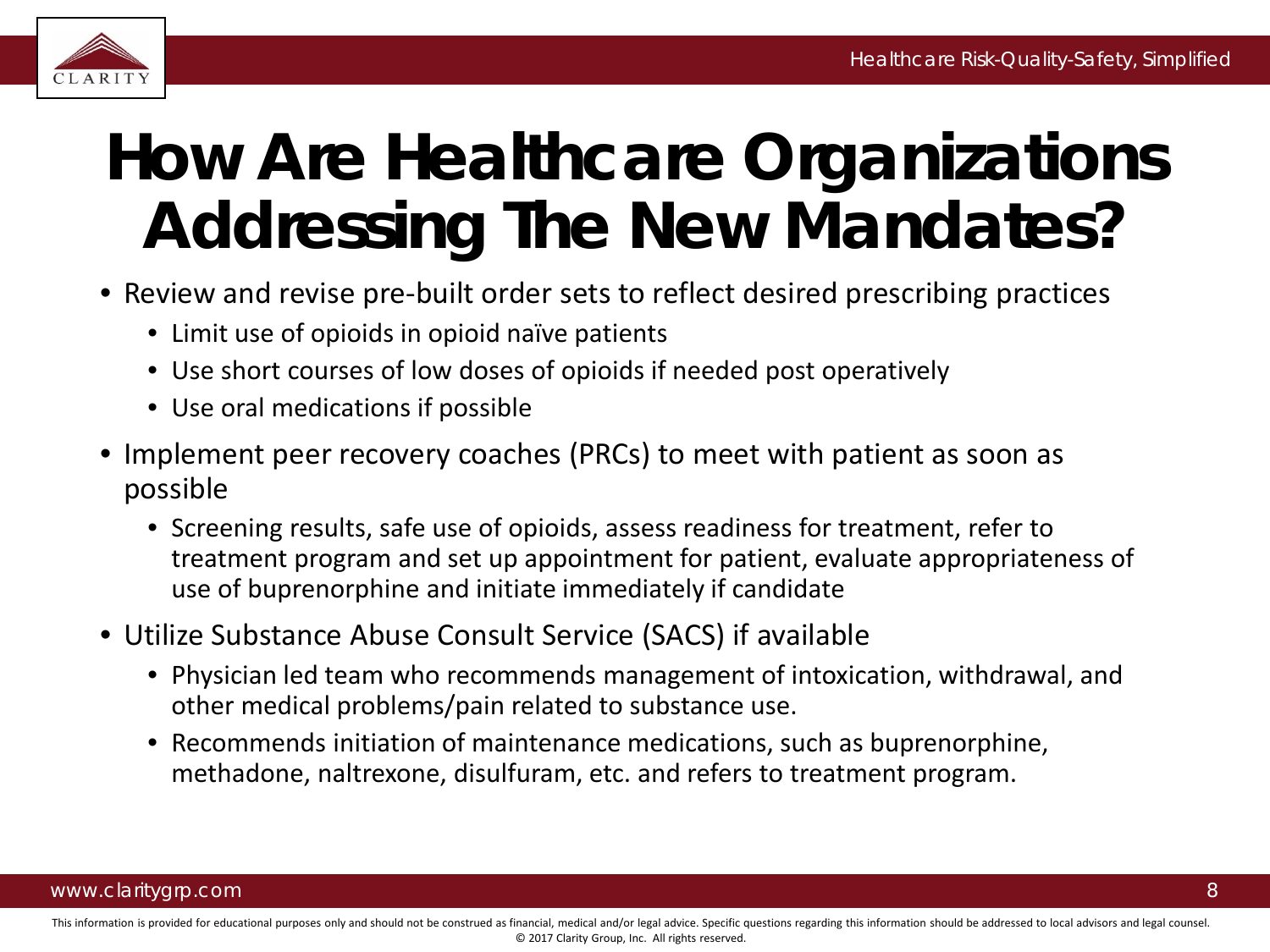

# **Diversion Surveillance**

- Healthcare providers have ready access to controlled substances/opioids
- Those with SUD who have been getting supply from prescriptions will have difficulty with new regulations and active monitoring programs
- Staff may obtain from diversion of hospital supply
- Establish a diversion surveillance monitoring program
	- Software programs
	- Chart audits: prn use, omission of documentation
	- Interview patients
	- Waste collection from procedure areas with assay
- Develop a standard, multidisciplinary team approach for investigation
	- Convene and discuss potential diversion case and follow standard protocol
	- Communicate with licensing board
	- Report diversion to DEA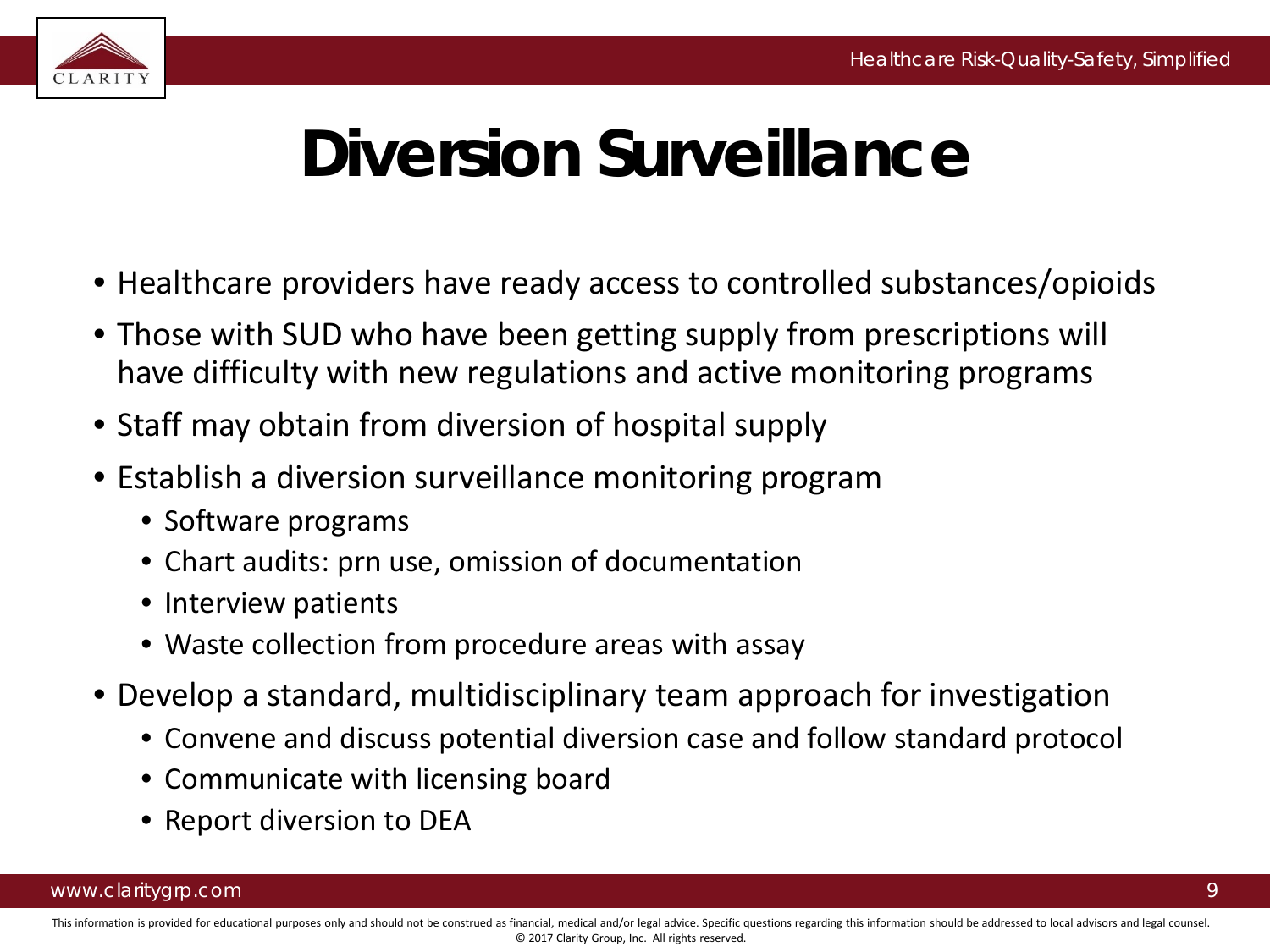

### **New Joint Commission Standards For Hospitals On Pain Management**

- Effective 1/1/18
- Dedicates a team/leader to safe opioid prescribing & pain management
- Offers non-pharmacologic treatments
- Educates staff on safe opioid prescribing, provides resources
- Provides consult services and referrals for complex pain management needs
- Identifies opioid treatment programs
- Facilitates access to prescription drug monitoring programs (PDMP)
- Provides equipment needed to monitor high risk patients
- Defines criteria and assesses/manages pain and minimizes risks associated with treatment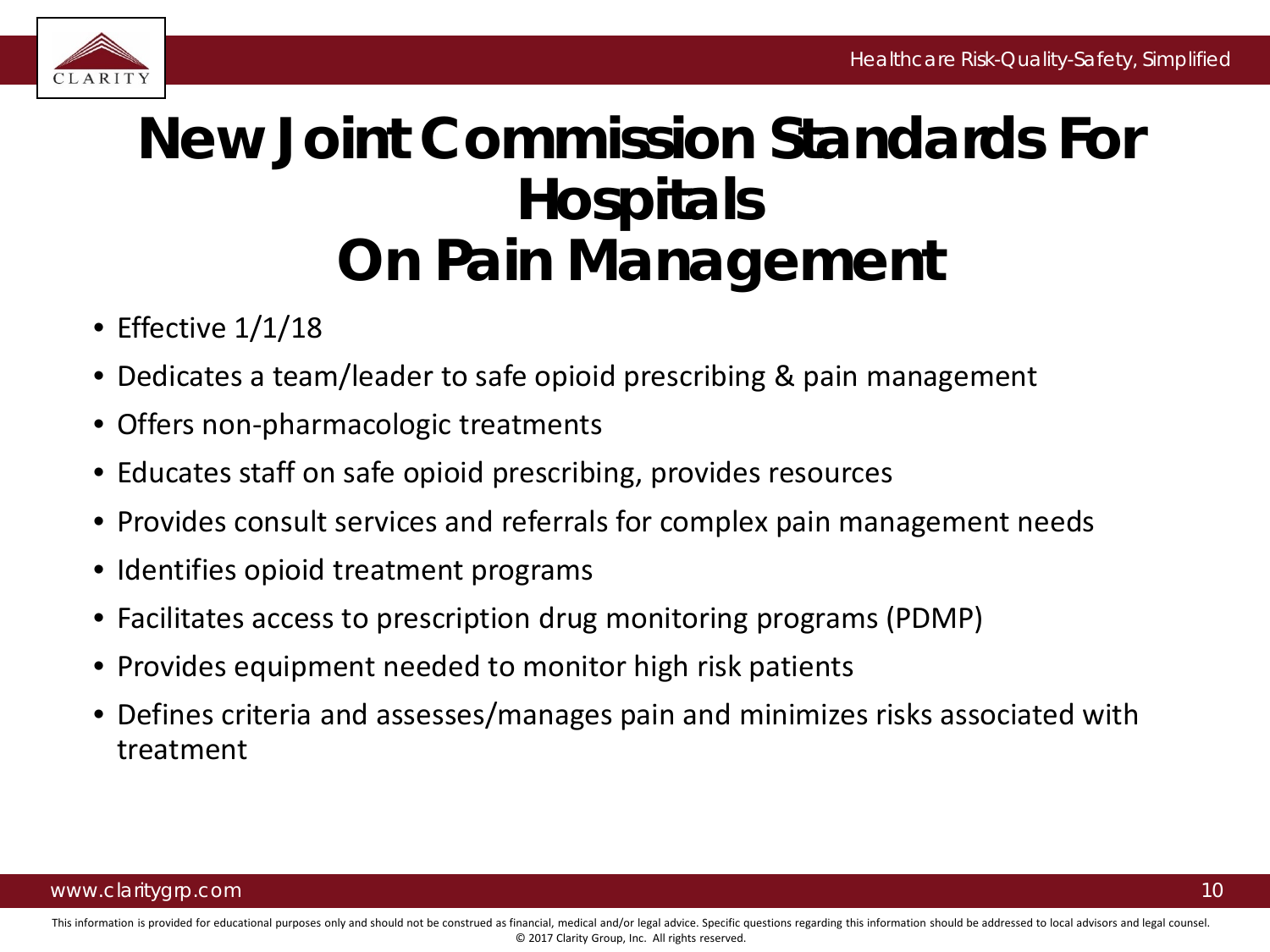

### **New Joint Commission Standards for Hospitals on Pain Management**

- Screens patients for pain at admission
- Develops a patient specific pain treatment plan, including the patient
- Provides education to patients on the safe use of opioids and non-opioid medications
- Identifies and monitors patients at high risk for adverse outcomes related to opioid use
- Educates patients and family at discharge regarding pain management plan, side effects of medication, how to address activities of daily living as they relate to pain management, safe use/storage/disposal of opioids
- Collects and analyzes data on pain assessment and management and monitors effectiveness of interventions
- Monitors the use of opioids to determine if they are being used safely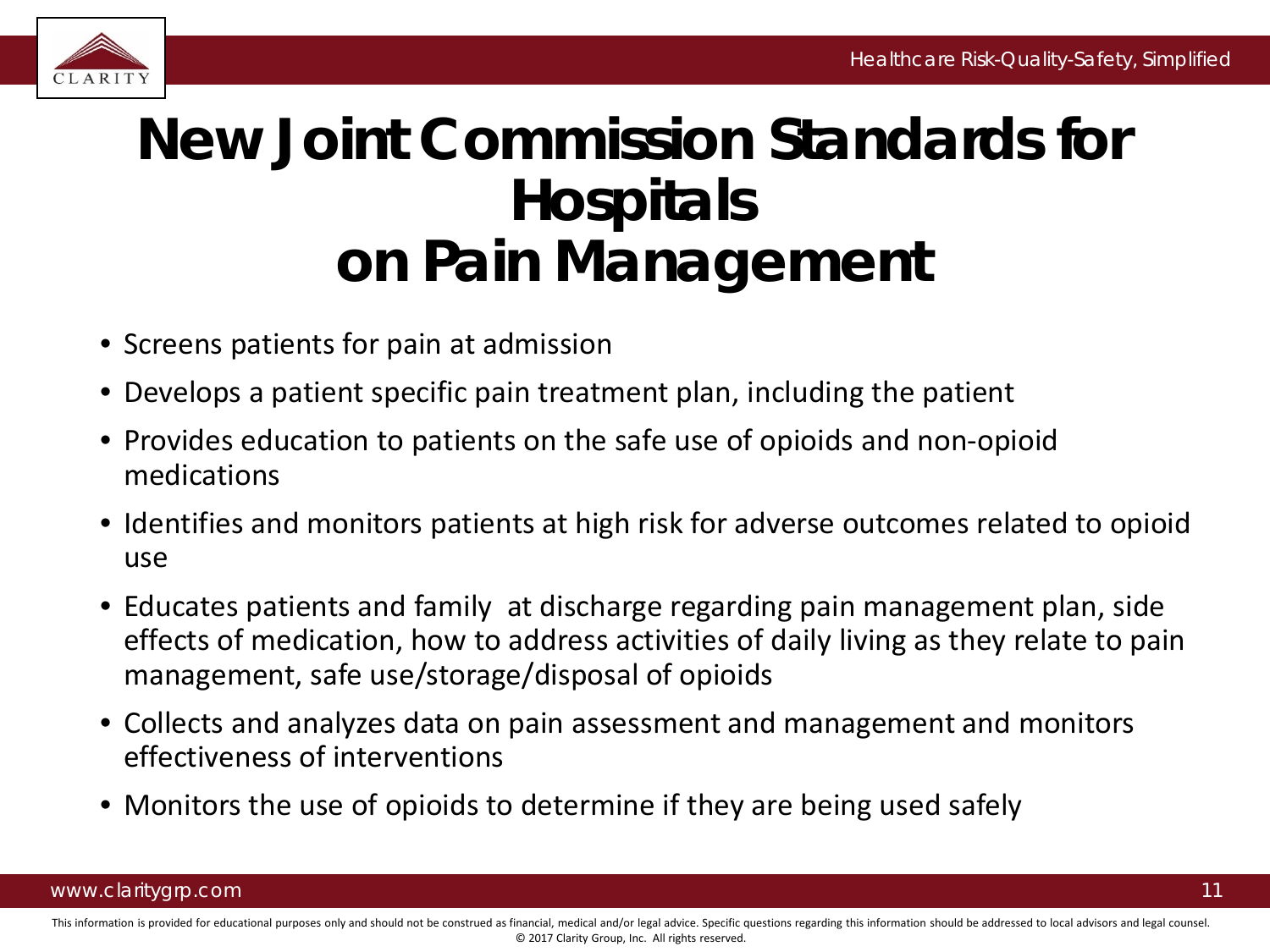

# **Strategies – Patient Encounter**

- Established doctor-patient relationship
- Screen for history of abuse and suicide
	- Malpractice suits where patients overdosed 80% had evidence of current or past substance use disorder and 40% of those cases the patient had mental health disorder (Pain Medicine 2011)
- Identify and address co-existing mental health conditions such as anxiety, depression, PTSD
- Consider nonopioid therapies
- Clinicians should establish treatment goals with all patients, including realistic goals for pain and function
- Well-documented treatment plan, informed consent and agreements for treatment as well as re-examination. This should be included in the process for each consultation and treatment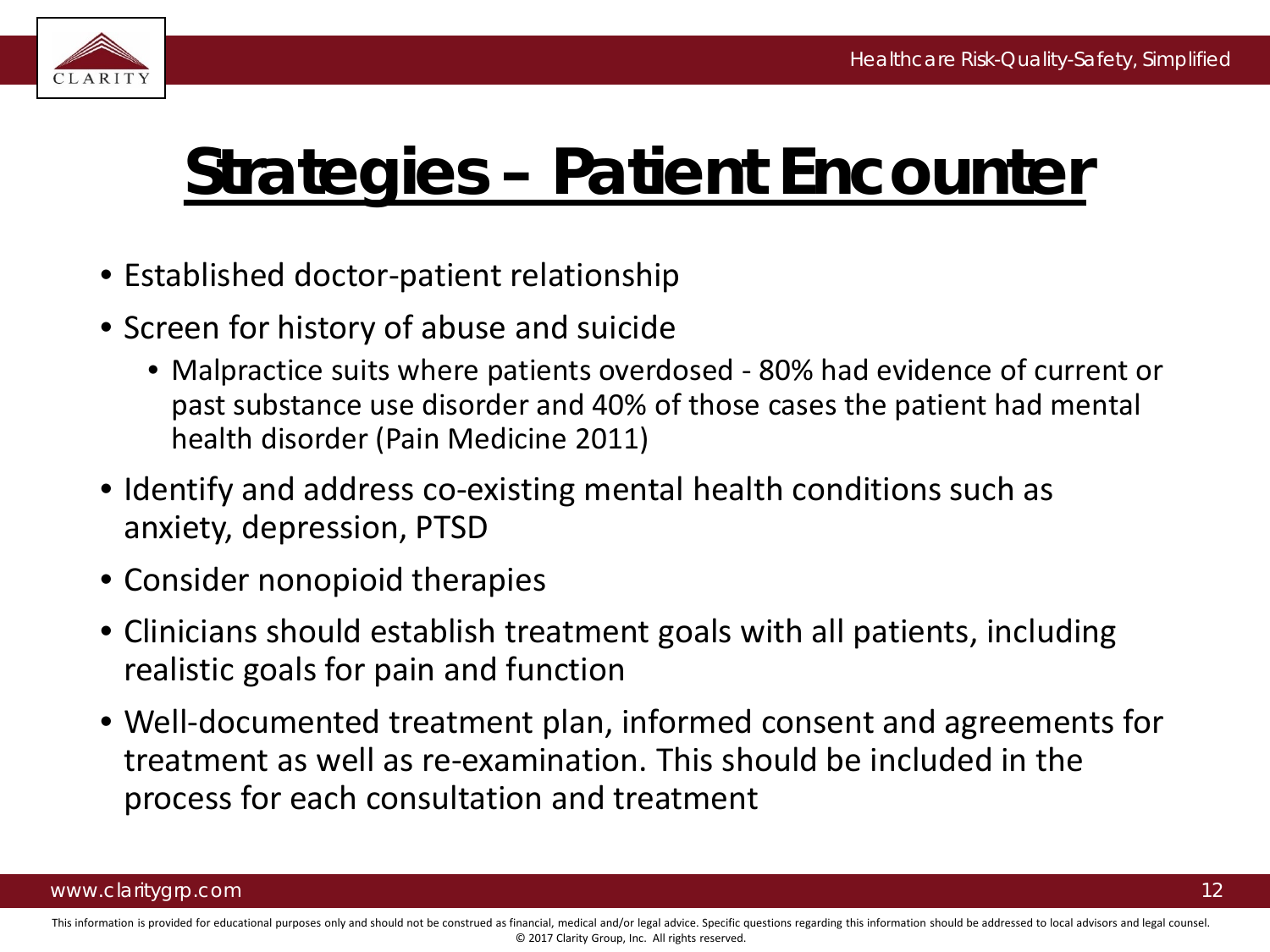

# **Strategies – Patient Encounter**

- Understand immediate-release opioids vs extended release/long-acting
- Discuss:
	- Risk of respiratory depression and overdose
	- Use of other medications
	- Realistic benefits and risks
	- Patient and clinician responsibility in managing therapy
	- Duration and discontinuing medication if benefits do not outweigh the risks
- Conduct a periodic review of treatment efficacy
- Renewal should be done during patient encounters; if it is necessary to renew without a visit, make sure return visit is less than 3 months from the last
- Warn the patient against use of other medications without consulting his/her physician or pharmacist; use and risks of alcohol socially with medications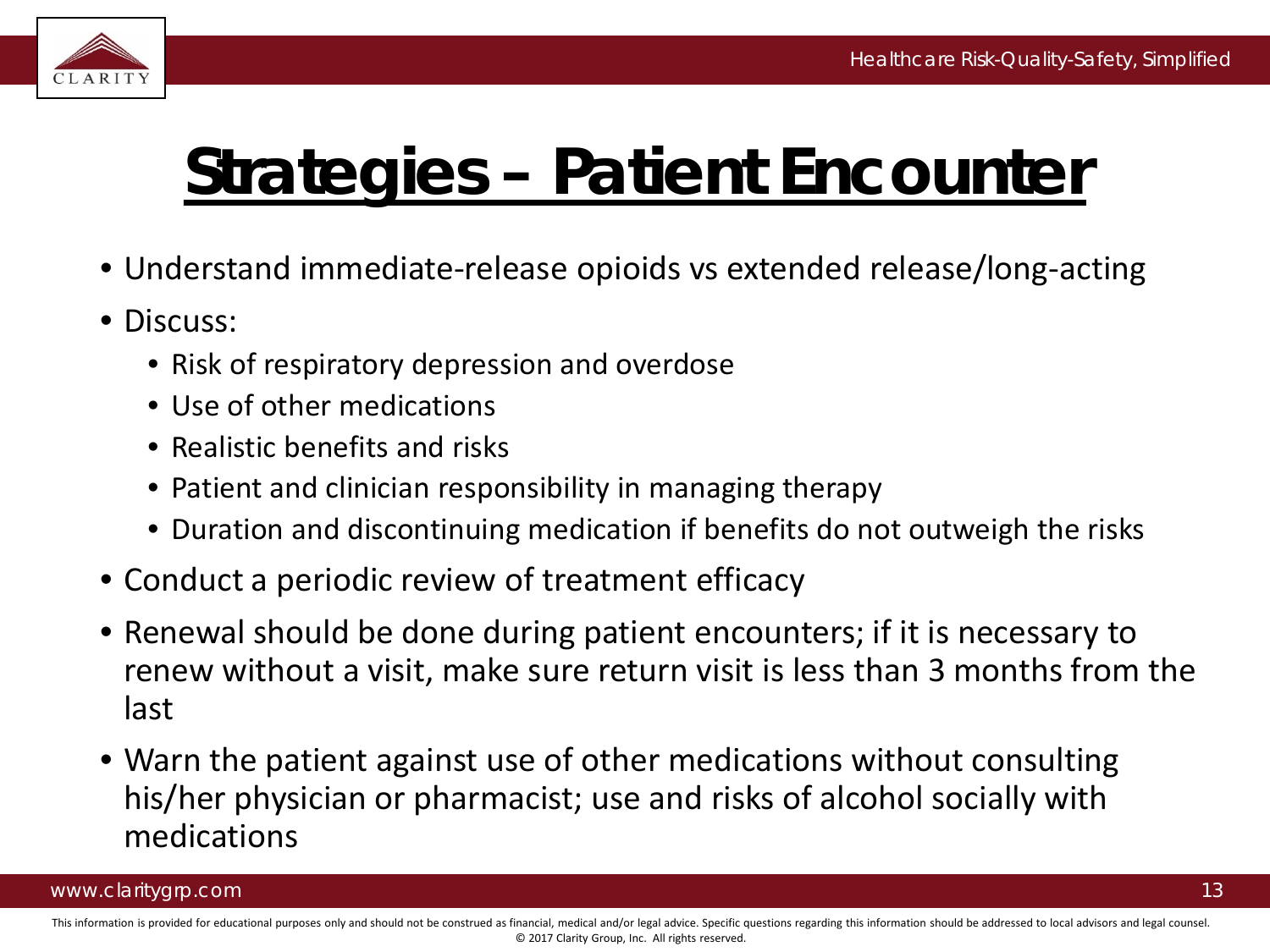

# **Strategies – Patient Encounter**

- Review state prescription drug monitoring program data
- Some states there needs be clear documentation of unrelieved pain
- Treatment agreements
- Refer patients for psychiatry or mental health specialist
- Do not hold on too long, refer to pain specialists

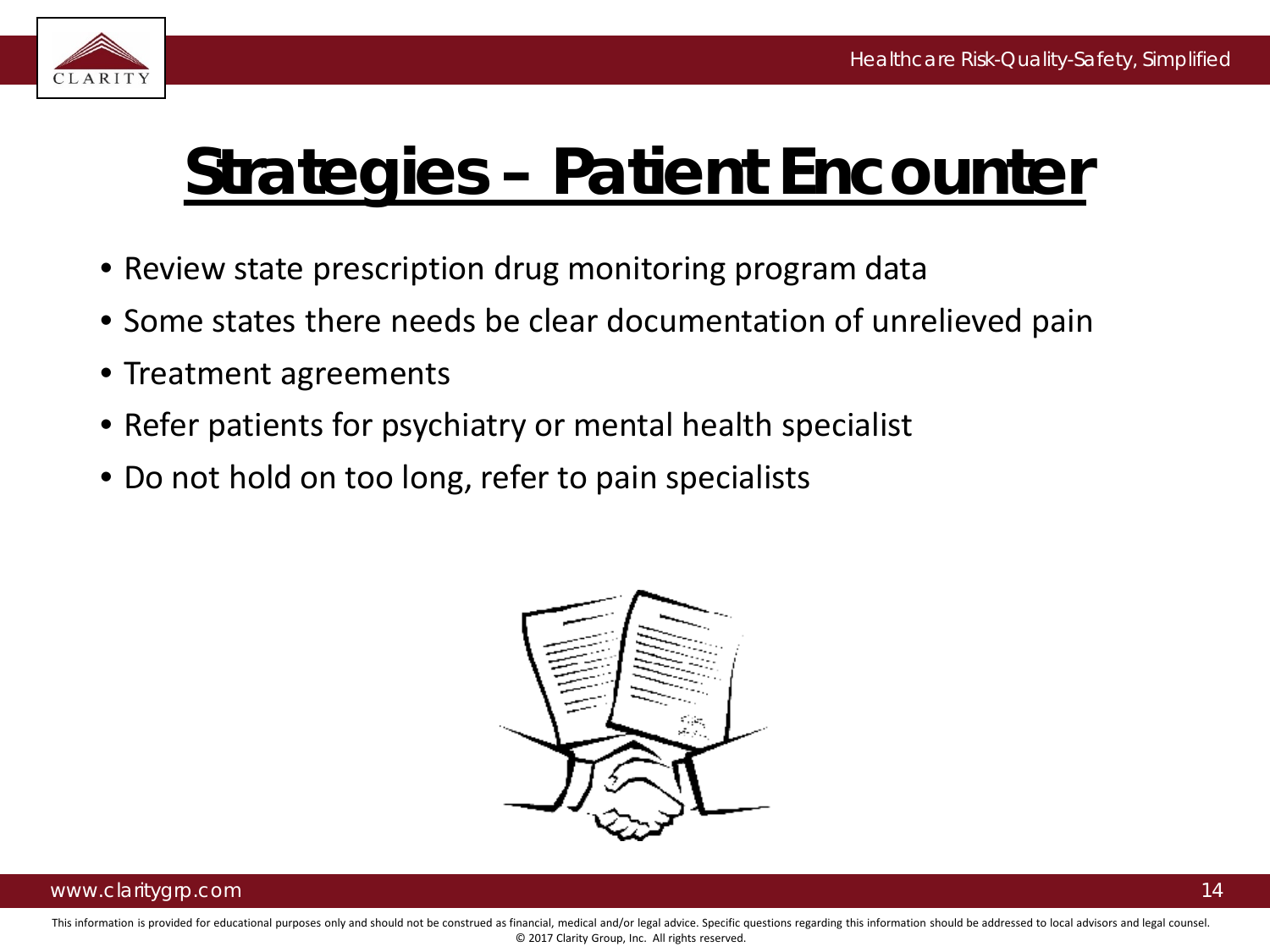

# **Strategies – Education**

- The FSMB Model Policy makes it clear that "state medical boards will consider inappropriate management of pain, particularly, to be a departure from accepted best clinical practices, including but not limited to inadequate attention to the initial assessment to determine if opioids are clinically indicated."
- What this means is:
	- The need for education on understanding pain and treatment options cannot be deferred or ignored by practitioners who prescribe opioids
	- Education is imperative to understanding what is clinically indicated
	- Plaintiff attorneys will use this in lawsuits
	- Published toolkits will be used to create standard of care
- AHA released new toolkit October 2017-Stem the Tide: Addressing the Opioid Epidemic

<http://www.aha.org/content/17/opioid-toolkit.pdf>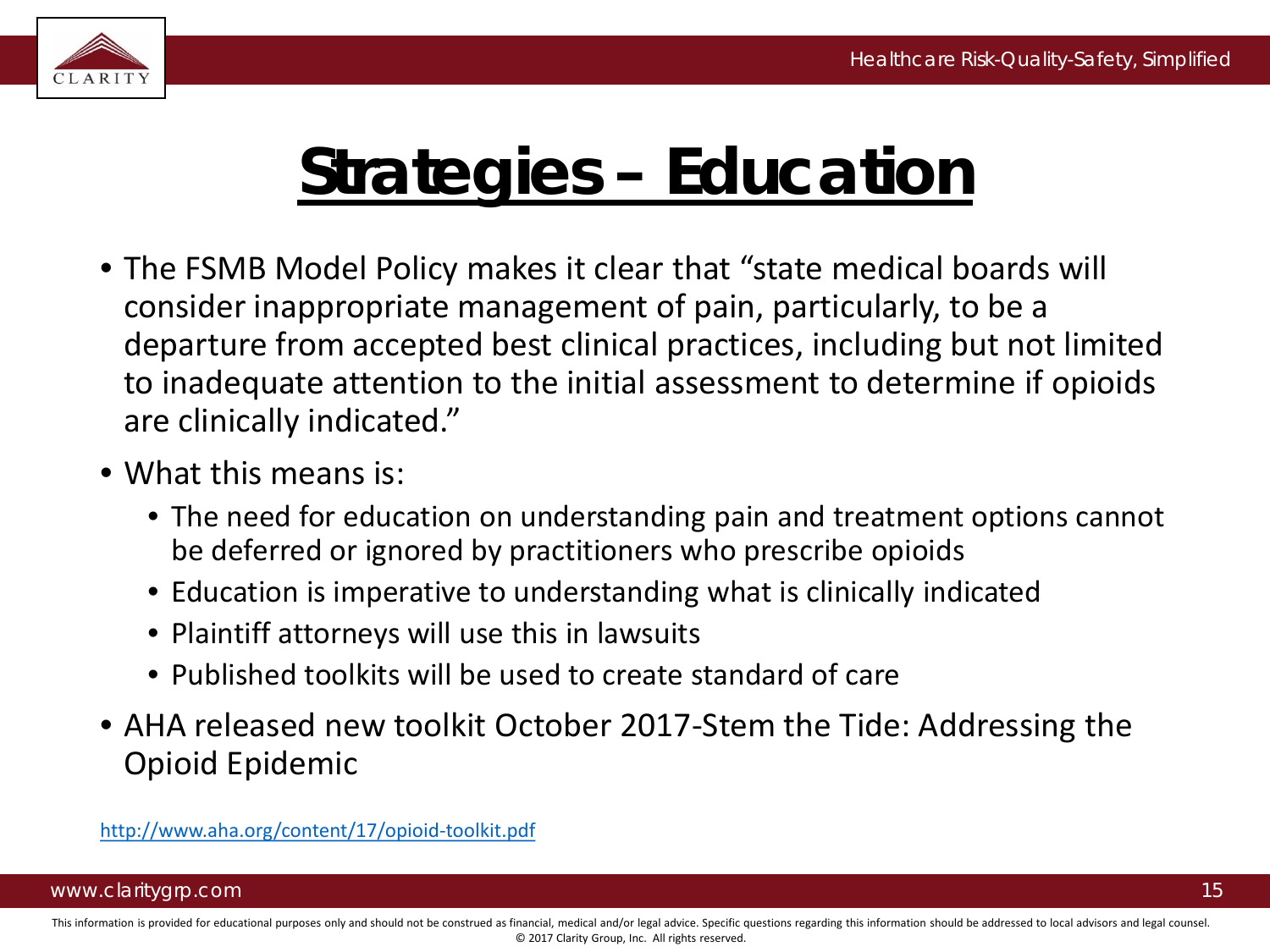

# **Strategies – Education**

With support from the Administration, prescriber education programs have been developed to teach medical professionals skills such as:

- How to start a conversation with patients about their substance use; managing pain appropriately; and treating patients using opioids more safely
- 23 states have requirements for practitioners to obtain certain number of continuing education hours

**Training** Knowledge useful abilities: backbone of co quired for a tr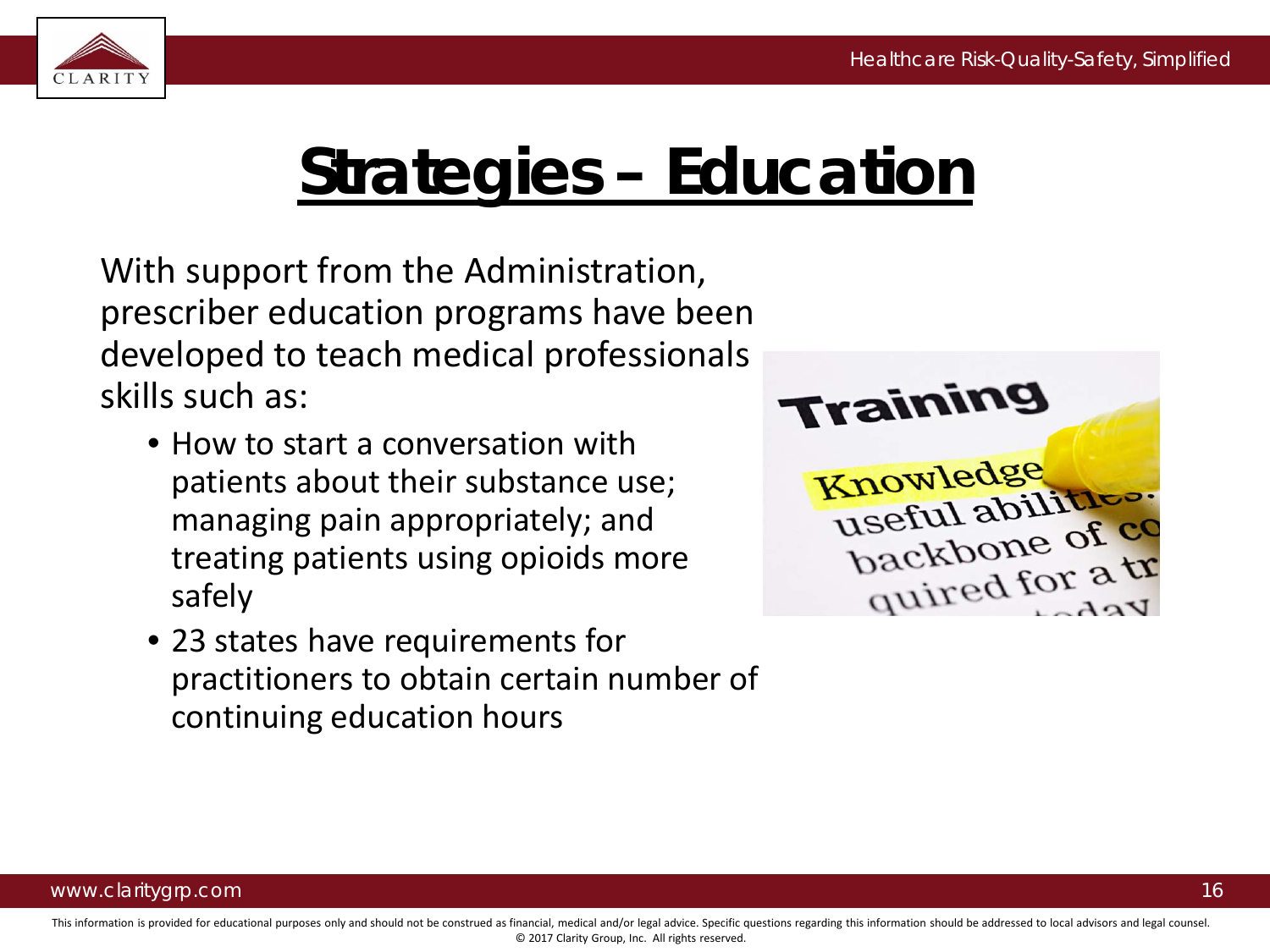

# **It's Just The Beginning**

- ONC's PDMP & Health IT Integration initiative seeks to address important challenge-no uniform standards exist for PDMPS to share their valuable prescription drug data with health IT systems
- ONC led *Enhancing Access to PDMPS using Health IT* project in collaboration with Substance Abuse Mental health Services Administration
	- Six Pilot Studies conducted with reports available at <https://www.healthit.gov/PDM>

At Carolinas HealthCare System-researching and implementing new methods to influence prescribing practices and integrate prevention strategies. One multidisciplinary team created/tested red flag alert system, called Prescription Reporting with Immediate Medication Utilization Mapping, or PRIMUM, within EHRs to identify at-risk patients and provide real-time information to clinicians. *Nearly 22% of patients being prescribed opioids would have had at least one of five red flags triggered in their records.* 

<https://www.healthit.gov/PDMP>

[https://contentsharing.net/actions/email\\_web\\_version.cfm?recipient\\_id=3279547925&message\\_id=14875569&user\\_id=AHA%5FMCHF&group\\_id=4361545&jobid=39067242](https://contentsharing.net/actions/email_web_version.cfm?recipient_id=3279547925&message_id=14875569&user_id=AHA_MCHF&group_id=4361545&jobid=39067242)

#### www.claritygrp.com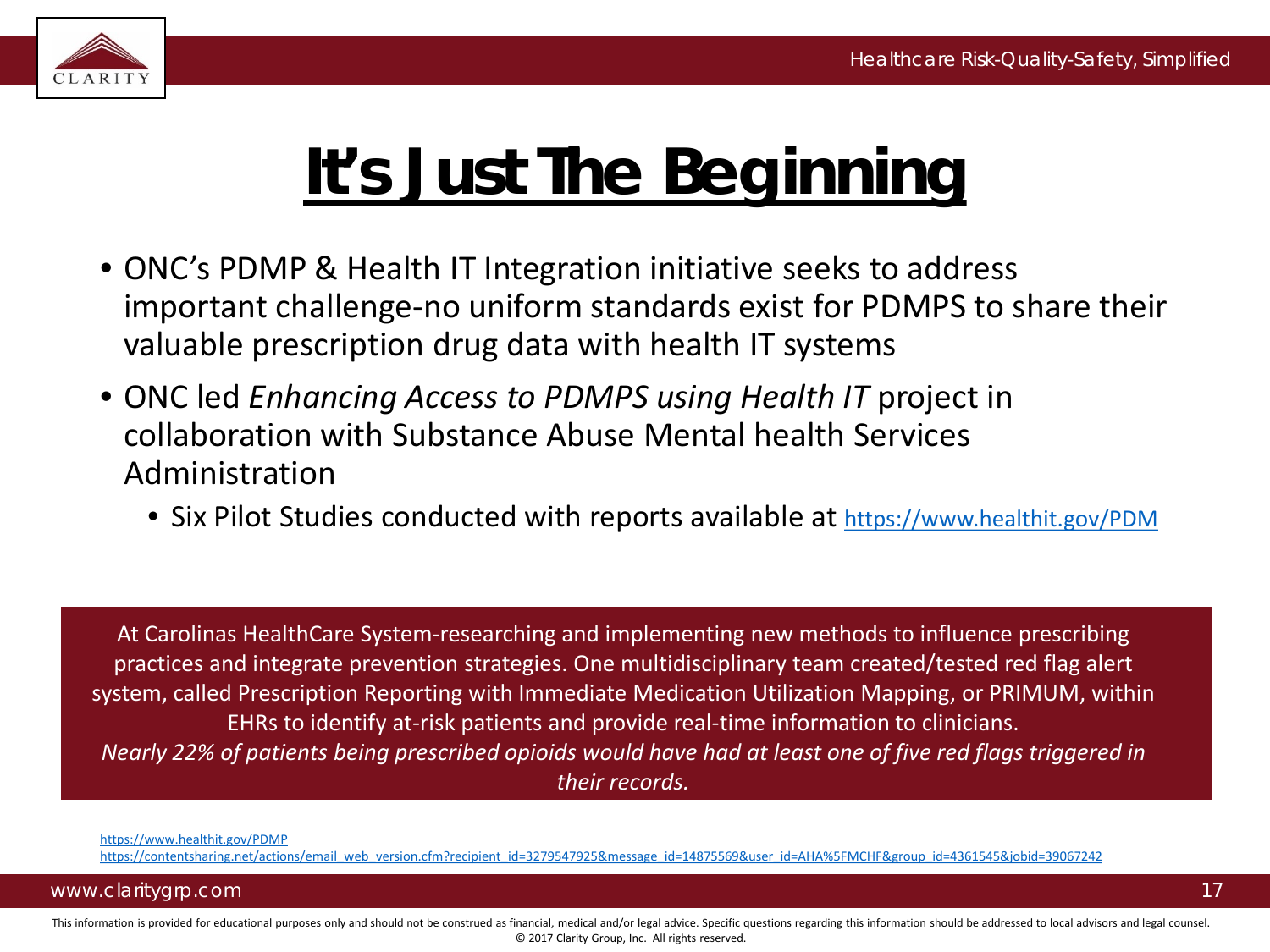

# **It's Just The Beginning**

- Raising awareness dispelling myths and informing the naive
- Changing prescribing patterns options for alternative pain management
- Bringing task force together involve all members of the team
- Innovative approaches-new uses of Health IT/EMR

*Kaiser Permanente's Southern California Medical Group reviewed in 2009 that OxyContin was it's #1 non-formulary prescribed medicine and hydrocodone was #2. Six years later, the Kaiser Group has been able to drop the # of OxyContin prescriptions by 85%, among other gains*.

www.hhnmag.com/articles/7190-a-population-health-approach-to-the-opioid-epidemic---types-of-patients-and---key-strategies

### www.claritygrp.com